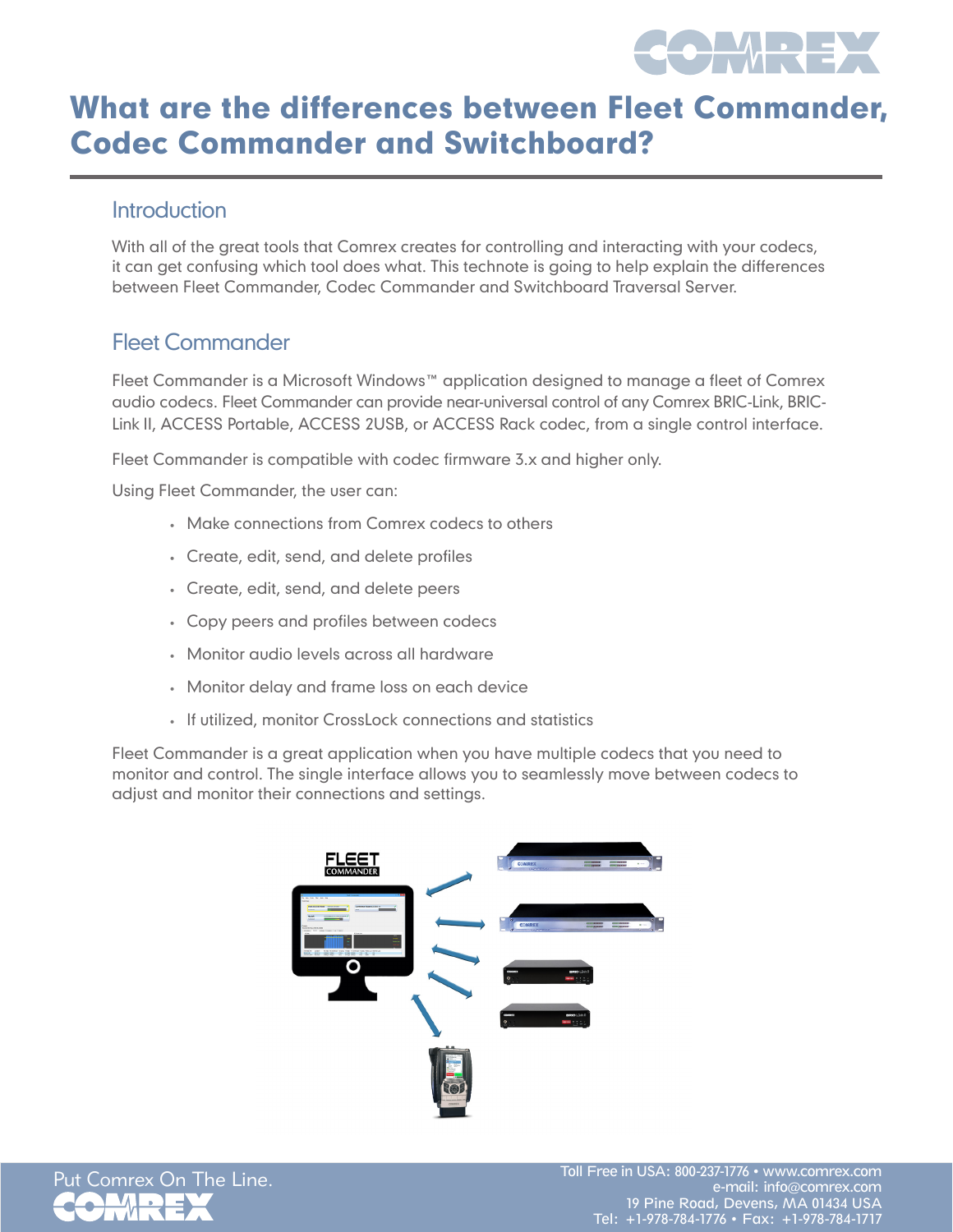## Codec Commander

Codec Commander is a Microsoft Windows™ application that is designed for you to interface with your audio codecs so you can manage your connections, check statistics, view audio metering, adjust audio profiles, and make changes to the system settings.

Codec Commander has all the control capability of the built-in, browser-based control page of Comrex codecs. It's a good alternative for those who are concerned about the Adobe Flash™ based web page.

Using Codec Commander, the user can:

- Make connections from Comrex codecs to others
- • Create, edit, and delete profiles
- • Create, edit, and delete peers
- • Monitor audio levels
- Monitor delay and frame loss
- If utilized, monitor CrossLock connections and statistics

Codec Commander is very similar to Fleet Commander, but is designed for interfacing with one device. It also **cannot** copy and send peers and profiles between devices.